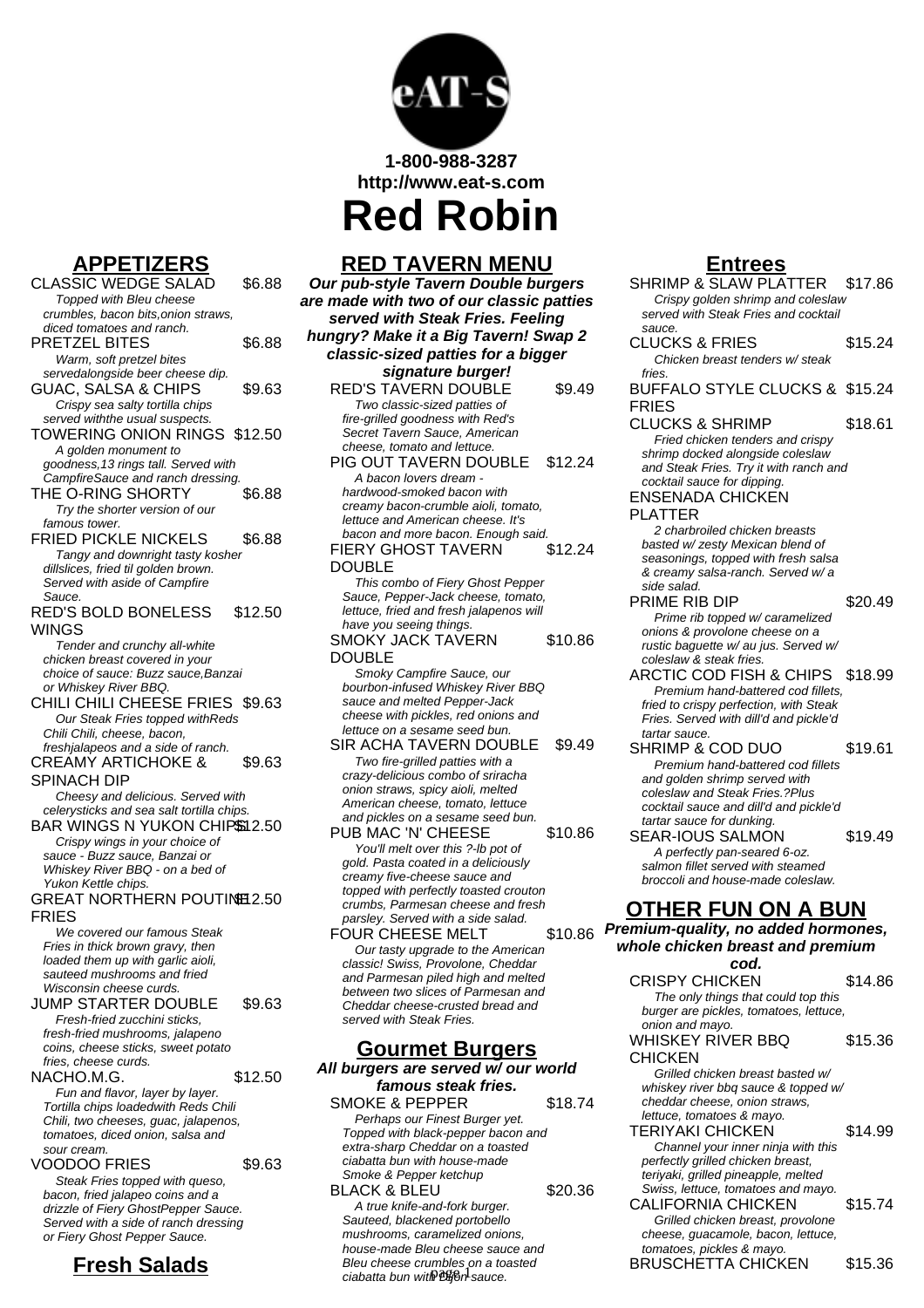### AVO-COBB-O \$14.99

Greens w/ grilled chicken breast, applewood smoked bacon, hard-boiled egg, avocado, black olives, ripe tomatoes & crumbled bleu cheese. Served w/ garlic toast & choice of dressing.

CRISPY CHICKEN TENDER \$15.36 Greens w/ chicken tenders, hard-boiled egg, tomatoes, cheddar cheese & bacon. Served w/ garlic toast. We recommend poppy-seed dressing.

SOUTHWEST SOMBRERO \$14.99 Ancho-grilled chicken breast, black beans, avocado, fried jalapeno coins, red bell peppers, onions, roasted corn, cilantro and lime on a bed of mixed greens. Topped with a crunchy tostada sombrero with Cheddar cheese and jalape?o spread. Tossed with Salsa-ranch dressing.

SIDE SALAD \$6.99 Side house salad.

SIMPLY GRILLED CHICKEN\$12.49 Greens w/ cheddar cheese & tomatoes, topped w/ grilled chicken breast & fresh cucumbers. Served w/ garlic toast and choice of dressing.

MIGHTY CAESAR SALAD \$14.11 The king of all salads. Fresh, crisp romaine lettuce and shredded Pamesan cheese tossed with creamy caesar dressing, topped with grilled chicken breast. Served with lemon wedge on the side.

SIDE TRADITIONAL CAESAR\$6.99

### **Soups**

FRENCH ONION SOUP - BOWL \$7.36

A fresh favorite topped with melted Provolone and Parmesan. Served with garlic toast.

CLAMDIGGER"S CLAM CHOWDER - BOWL \$7.36

Traditional, creamy New England-style clam chowder. Served with garlic toast

CHICKEN TORTILLA SOUP - \$7.36 BOWL

A hearty chicken & vegetable tortilla soup topped w/ Cheddar, sour cream & tortilla strips.

RED'S CHILI CHILI - BOWL \$7.99 Try our meaty blend of beans, spices and hearty peppers. Topped with Cheddar, onions and tortilla strips.

# **Wraps & Sandwiches**

BLTA CROISSANT \$15.24 Buttery croissant w/ turkey breast, applewood smoked bacon, avocado, lettuce, tomatoes & mayo. Served w/ fries

#### WHISKEY RIVER BBQ CHICKEN WRAP \$14.86

We corralled the renegade flavors of the Southwest into a tasty spinach tortilla: grilled chicken with tangy Whiskey River BBQ sauce, Cheddar cheese, lettuce, tortilla strips and a touch of ranch.

CAESAR'S CHICKEN WRAP\$14.86 A natural leader, this wrap rules with sliced, grilled chicken breast, parmesan, tomatoes, romaine lettuce and caesar dressing wrapped in a fresh spinach tortilla.

SOUPER SANDWICH COMBO 6.74 Choose your favorite wrap or sandwich & combo it w/ a cup of any one of our savory soups.

#### THE SOUTHERN CHARM BURGER \$19.36

Mind your manners around this Black Angus patty glazed with brown sugar and topped with candied bacon, honey BBQ sauce, sharp Cheddar, caramelized onions and mayo on a toasted ciabatta bun.

THE MARCO POLLO \$18.36 An all-natural, 7-oz., fire-grilled chicken breast over arugula, covered with Fontina cheese and peppered bacon on an artisan telera bun spread with house-made, oven-roasted tomato aioli. MAD LOVE BURGER \$19.61

Fall in love with this burger. Provolone and Swiss cheeses over a ? pound of 100% Black Angus beef patty topped with a Cheddar and Parmesan crisp, jalape?o relish, candied bacon, avocado, a blend of citrus-marinated tomatoes and onions plus shredded romaine on a ciabatta bun.

#### CITRUS HARISSA SALMON **SANDWICH** \$20.36

This fresh and flavorful Finest creation features a juicy, pan-seared and lightly blackened 6-oz salmon fillet with roasted red pepper harissa aioli, crisp tempura lemon wheels, citrus-marinated tomato and onion with fresh arugula on a toasted telera bun.

#### A.1. PEPPERCORN BURGER \$16.24 Hardwood-smoked bacon,

pepper-jack cheese, A.1. peppercorn spread, crispy onion straw, onions & tomatoes on an onion bun.

#### RED ROBIN GOURMET CHEESEBURGER \$14.24

Lettuce, tomatoes, pickles, onions, mayo & Red's pickle relish. With your choice of cheese.

GRILLED TURKEY \$13.99 Gobble up our deliciously seasoned turkey patty, served on a whole grain bun with zesty chipotle aioli, lettuce and tomatoes. SAUTEED 'SHROOM \$15.49

BURGER Sauteed mushrooms in garlic Parmesan. Topped w/ melted swiss

cheese.

VEGGIE BURGER \$14.74 Our custom-blended, ancient-grain-and-quinoa veggie patty is piled high with Swiss cheese, lightly fried, Parmesan-sprinkled mushrooms, tomato bruschetta salsa, fresh avocado slices, sun-dried tomato spread and shredded romaine on a whole grain bun. Finally! A veggie burger done right. BURNIN' LOVE BURGER \$15.74 Topped with fresh jalapeno coins,

salsa, Pepper-Jack, lettuce, tomatoes and chipotle aioli on a jalapeno-cornmeal kaiser roll. WHISKEY RIVER BBQ BURGER \$15.49 BBQ sauce, cheddar cheese,

crispy onion straws, lettuce, tomatoes & mayo.

ROYAL RED ROBN \$15.74 Fried egg, applewood bacon, America cheese, lettuce, tomatoes & mayo.

THE WEDGIE BURGER \$15.36 Stacked with bacon, guac, tomato and red onion inside of a lettuce bun, then wrapped for easy handling. Served with a side salad.  $page 2$  MAC IT YOURS \$6.74

Take a culinary trip through the Italian countryside with a perfectly grilled chicken breast topped with fresh bruschetta salsa, roasted garlic aioli, Provolone and romaine lettuce on rustic ciabatta. Its a true Renaissance burger.

#### CRISPY ARCTIC COD **SANDWICH** \$14.99

Rock the burger boat with this deliciously fresh and crispy aquatic alternative featuring shredded cabbage, tomatoes, pickles and tartar sauce.

SIMPLY GRILLED CHICKEN \$13.36 A perfectly grilled chicken breast served on a sesame bun with lettuce. tomatoes, pickles and onions on the side, with your choice of Steak Fries or?Freckled Fruit Salad.

# **Desserts**

CINNAMON SUGAR DOH! RINGS

Of course it's delicious when croissants mix with donuts. Enjoy this tasty towering treat with layers of flavors, tossed in cinnamon and sugar and served with caramel and fudge

GOOEY CHOCOLATE BROWNIE CAKE \$8.11

Indulgent chocolate brownie cake with hot fudge and berry sauce, served a la mode.

MOUNTAIN HIGH MUD PIE \$9.49 Decadent layers of chocolate & vanilla ice cream mixed w/ orea cookies, fudge & caramel on a chocolate cookie crust. Served in a pool of chocolate fudge & caramel sauce, topped w/ whipped cream.

DOUBLE BERRY

\$8.11

CHEESECAKE

Rich New York-style cheesecake in a buttery graham cracker crust. Topped with whipped cream and sweet strawberries in berry sauce.

CHOCOLATE FRUFFLES \$8.11 Get carried away with these sinfully

rich and soft fudge brownies dipped in dark chocolate and bejeweled with French sea salt and sugar crystals. Served chilled with a side of berry "ketchup" for dipping, they're perfect for sharing. Go ahead, you deserve this.

## **Beverages**

SOFT DRINKS \$4.11 Coca-Cola Products FRECKLED LEMONADE \$6.11 VERY BERRY RASPBERRY LIMEADE \$6.11 Raspberry and lime fruit flavors, Sprite and a fresh lime wedge. POPPIN' PURPLE LEMONADE \$6.11 Take a walk on the wild side with this tart and sweet prickly pear lemonade. UNDER 15 CALORIES Peach or raspberry iced tea or lemonade. FRESH-BREWED GOLD PEAK \$3.99 **TEA** Regular flavored with peach, raspberry or pomegranate. **KID'S MENU** RED'S BURGER \$6.74 Beef, veggie, turkey, or grilled chicken.